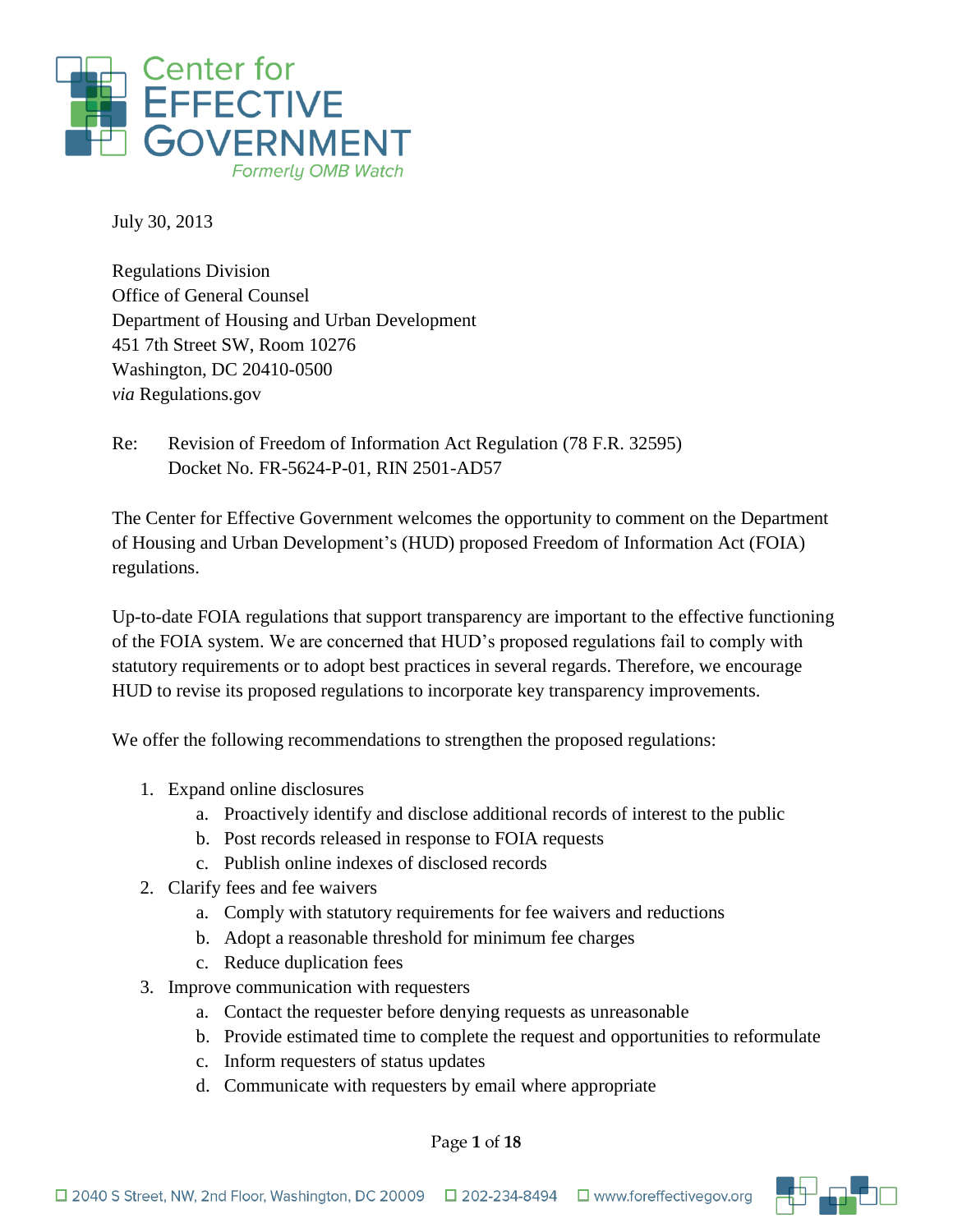- e. Use plain language in all communications with requesters
- f. Notify requesters when referring requests
- g. Notify requesters when processing is delayed
- 4. Apply the presumption of openness
	- a. Adopt the foreseeable harm standard for withholding
	- b. Release records on a rolling basis
- 5. Streamline the processing of potential confidential business information
	- a. Avoid frivolous claims of confidential business information
	- b. Require submitters' objections to disclosure to be prompt
- 6. Improve administrative appeals
	- a. Provide adequate time limits for requesters to submit appeals
	- b. Provide a website and/or email address for submitting appeals
	- c. Notify requesters of dispute resolution services in appeal determinations
- 7. Technical amendments

#### **1. Expand online disclosures**

We encourage HUD to strengthen its proposed regulations to more fully embrace the use of online disclosure for public information under FOIA.

Expanding online disclosure is an important method to efficiently maximize HUD's transparency.<sup>1</sup> Posting information online maximizes the impact of the agency's FOIA efforts by allowing the public to access and use the information disclosed.<sup>2</sup> For instance, millions more Americans visit government websites to seek information than file FOIA requests.<sup>3</sup>

FOIA contains minimum obligations for agencies to disclose information proactively, in advance of any request.<sup>4</sup> But agencies can, and should, go far beyond the statutory minimum.<sup>5</sup> Whenever

 $\overline{a}$ <sup>1</sup> Department of Justice, "Proactive Disclosures," *DOJ Guide to the Freedom of Information Act 2009 Edition,* 2009, p.11, *available at* [http://www.justice.gov/oip/foia\\_guide09/proactive-disclosures.pdf](http://www.justice.gov/oip/foia_guide09/proactive-disclosures.pdf) ("Proactive disclosures are an

efficient means to make records publicly available that otherwise might be sough through less efficient FOIA requests.").

 $2 \text{ U.S. Department of Justice Office of Information Policy, "OIP Guidance: President Obama's FOIA Memorandum$ and Attorney General Holder's FOIA Guidelines," April 17, 2009, *available at*

<http://www.justice.gov/oip/foiapost/2009foiapost8.htm> ("[A]gencies must recognize that proactively disclosing information about the operations and activities of their agency is an integral part of achieving transparency"). <sup>3</sup> See Center for Effective Government, "Fixes Early in FOIA Process Offer Greatest Potential for Impact," May 7,

<sup>2013,</sup> *available at* [http://www.foreffectivegov.org/fixes-early-foia-process-offer-greatest-potential-impact.](http://www.foreffectivegov.org/fixes-early-foia-process-offer-greatest-potential-impact)

<sup>4</sup> 5 U.S.C. § 552(a)(1), (2); *also see* U.S. Department of Justice Office of Information Policy, "Guidance on Submitting Certification of Agency Compliance with FOIA's Reading Room Requirements," June 27, 2008, *available at* <http://www.justice.gov/oip/foiapost/2008foiapost21.htm> ("[T]he Reading Room provision of the FOIA imposes an affirmative disclosure requirement").

<sup>5</sup> Department of Justice, "Proactive Disclosures," *DOJ Guide to the Freedom of Information Act 2009 Edition.* 2009, p.10. available at [http://www.justice.gov/oip/foia\\_guide09/proactive-disclosures.pdf](http://www.justice.gov/oip/foia_guide09/proactive-disclosures.pdf) ("Agencies should also exercise their discretion to make a broader range of records available beyond the minimum required by the statute.").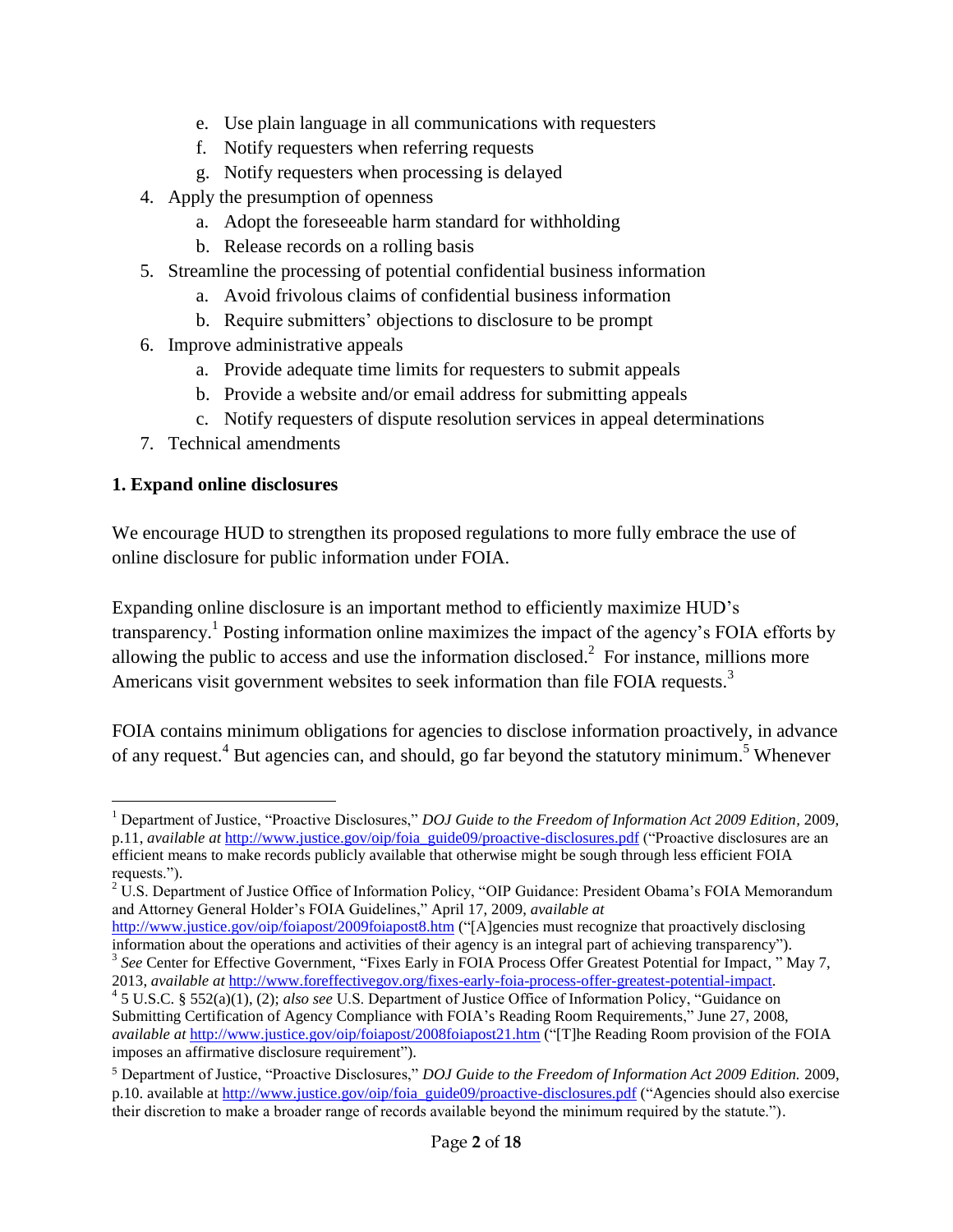possible, HUD should make information available to the public without requiring requesters to navigate the administrative process of FOIA.

Additionally, online disclosure can save agency resources by reducing duplicative requests. For example, after the Department of Agriculture posted online a searchable database of 50,164 animal care inspection reports for 2006-2008, the number of incoming FOIA requests dropped by nearly 35 percent.<sup>6</sup>

President Obama's FOIA memorandum,<sup>7</sup> Attorney General Holder's FOIA guidelines, $^8$  and the Open Government Directive<sup>9</sup> have also emphasized the importance of posting information online. Therefore, HUD should proactively disclose information to the greatest extent possible and include provisions within its regulations outlining the agency's responsibilities in this area.

# *a. Proactively identify and disclose additional records of interest to the public*

HUD should adopt a policy to proactively identify records of interest to the public and to post such records online.<sup>10</sup> HUD has a public service obligation to promptly disclose matters that would be of public interest, without waiting for a FOIA request.<sup>11</sup> This obligation is reflected in regulations adopted by the Department of the Interior<sup>12</sup> and the Special Inspector General for Afghanistan Reconstruction,  $^{13}$  as well as regulations proposed by the Department of Justice.<sup>14</sup>

<sup>1</sup> <sup>6</sup> Office of Government Information Services, "FOIA Requirements, Best Practices, and OGIS Recommendations," *available at* [https://ogis.archives.gov/Assets/Best+Practices+Chart+Agencies.pdf.](https://ogis.archives.gov/Assets/Best+Practices+Chart+Agencies.pdf) 

<sup>7</sup> Barack Obama, Presidential Memorandum, "Freedom of Information Act," The White House, Jan. 21, 2009, *available at* [http://www.whitehouse.gov/the\\_press\\_office/FreedomofInformationAct](http://www.whitehouse.gov/the_press_office/FreedomofInformationAct) ("[A]gencies should take affirmative steps to make information public").

<sup>&</sup>lt;sup>8</sup> Eric Holder, "The Freedom of Information Act (FOIA)," Office of the Attorney General, March 19, 2009, *available at* <http://www.justice.gov/ag/foia-memo-march2009.pdf> ("[A]gencies should readily and systematically post information online in advance of any public request").

<sup>9</sup> Peter R. Orszag, "Open Government Directive," Office of Management and Budget, December 8, 2009, *available at* [http://www.whitehouse.gov/sites/default/files/omb/assets/memoranda\\_2010/m10-06.pdf](http://www.whitehouse.gov/sites/default/files/omb/assets/memoranda_2010/m10-06.pdf) ("[A]gencies should proactively use modern technology to disseminate useful information, rather than waiting for specific requests under FOIA.").

<sup>&</sup>lt;sup>10</sup> Department of Justice, "OIP Guidance and Suggested Practices for Improving Transparency," Sept. 1, 2010, p.3, *available at* <http://www.justice.gov/oip/docs/best-practices-guidance-sept-2010.pdf> ("All agencies should ensure that they, including all their components, are identifying documents for proactive disclosure and have an on-going process of posting documents of interest to the public").

<sup>&</sup>lt;sup>11</sup> Barack Obama, Presidential Memorandum, "Freedom of Information Act," The White House, Jan. 21, 2009, *available at* [http://www.whitehouse.gov/the\\_press\\_office/FreedomofInformationAct](http://www.whitehouse.gov/the_press_office/FreedomofInformationAct) ("[Agencies] should not wait for specific requests from the public. All agencies should use modern technology to inform citizens about what is known and done by their Government. ").

<sup>&</sup>lt;sup>12</sup> 43 C.F.R. § 2.67(a) ("Each bureau must ... [i]dentify additional records of interest to the public that are appropriate for public disclosure … [and] [p]ost those records in FOIA libraries.").

 $^{13}$  5 C.F.R. § 9301.4 ("SIGAR will also identify records of interest to the public that are appropriate for public disclosure, and then post these records.").

<sup>&</sup>lt;sup>14</sup> Justice Department, "Freedom of Information Act Regulations," proposed rule, March 21, 2011, 76 F.R. 15236 ("Each component is responsible for … identifying additional records of interest to the public that are appropriate for public disclosure, and for posting such records.").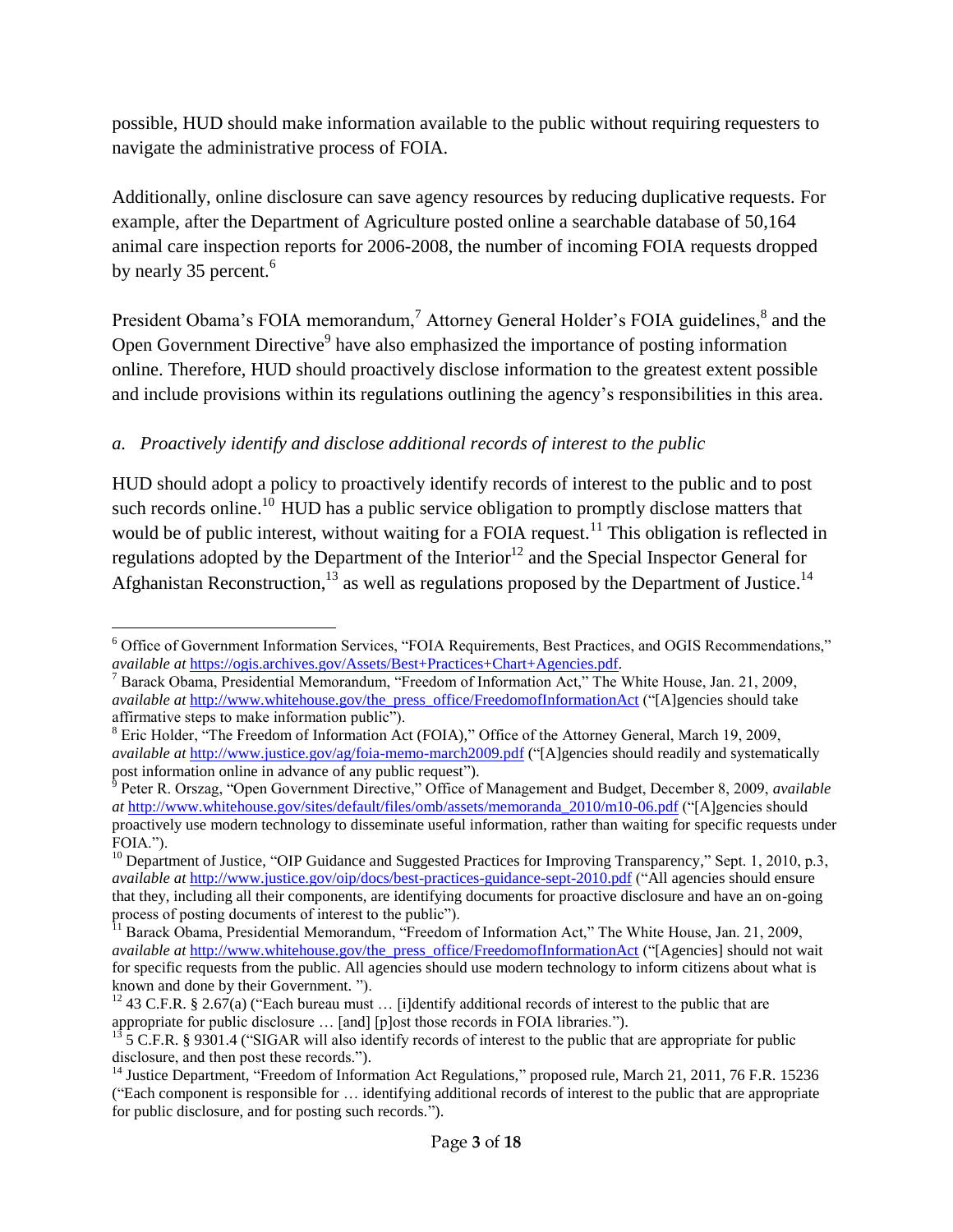**Recommendation**: Revise the proposed regulations at § 15.101 to add, "HUD will proactively identify and disclose additional records of interest to the public."

#### *b. Post records released in response to FOIA requests*

HUD should adopt a policy to post online all records released in response to FOIA requests.<sup>15</sup>

Many members of the public have expressed interest in having regular access to any information released under FOIA.

The E-FOIA Act of 1996 mandated agencies to post online any information that has been released in response to a FOIA request and is "likely to become the subject of subsequent requests."<sup>16</sup> Some agencies, including the Air Force<sup>17</sup> and the Office of the Secretary of Defense and Joint Staff, <sup>18</sup> have adopted the best practice of posting *all* released records, which makes more information available to the public and eliminates the need for the agency to evaluate each request to determine whether it is likely to become the subject of subsequent requests.

**Recommendation**: Revise the proposed regulations at § 15.101 to add, "HUD will post all records released in response to FOIA requests in a searchable format on the agency website."

#### **Implementation suggestions:**

- 1. To protect privacy, HUD could exclude first-person requests for personal information, such as those made jointly under the Privacy Act.<sup>19</sup>
- 2. HUD should consider joining the multi-agency portal, FOIAonline,  $^{20}$  which offers agencies the functionality to post released records.

<sup>1</sup> <sup>15</sup> Office of Government Information Services, "FOIA Requirements, Agency Best Practices, and OGIS Best Practices," March 19, 2009, p.2, *available at* <https://ogis.archives.gov/Assets/Best+Practices+Chart+Agencies.pdf> ("Post online significant documents that have been released under FOIA without waiting for a second FOIA request").

<sup>&</sup>lt;sup>16</sup> Electronic Freedom of Information Act Amendments of 1996, P.L. 104-231, at Sec. 4; 5 U.S.C. § 552(a)(2)(D). <sup>17</sup> Air Force Manual, "Freedom of Information Act Program," sec. C2.1.2.4.3.1, Oct. 21, 2010, *available at*  <http://www.foia.af.mil/shared/media/document/AFD-070702-060.pdf> ("The FOIA RSC will consider any requested record that has been previously partially or fully released as a frequently requested record … and make it publicly

available electronically … FOIA managers will ensure that there is no personally identifiable information (PII) posted to the e-Reading Room even if it is fully released, i.e., first or third party request").

<sup>&</sup>lt;sup>18</sup> U.S. Government Accountability Office, "Freedom of Information Act: Additional Actions Can Strengthen Agency Efforts to Improve Management," GAO-12-828, July 31, 2012, pp. 24-25.

<sup>&</sup>lt;sup>19</sup> 5 U.S.C. § 552a. *Cf.* 5 U.S.C. § 552(a)(2) ("To the extent required to prevent a clearly unwarranted invasion of personal privacy, an agency may delete identifying details when it makes available or publishes … copies of records referred to in subparagraph (D)").

<sup>20</sup> [http://foiaonline.regulations.gov/.](http://foiaonline.regulations.gov/)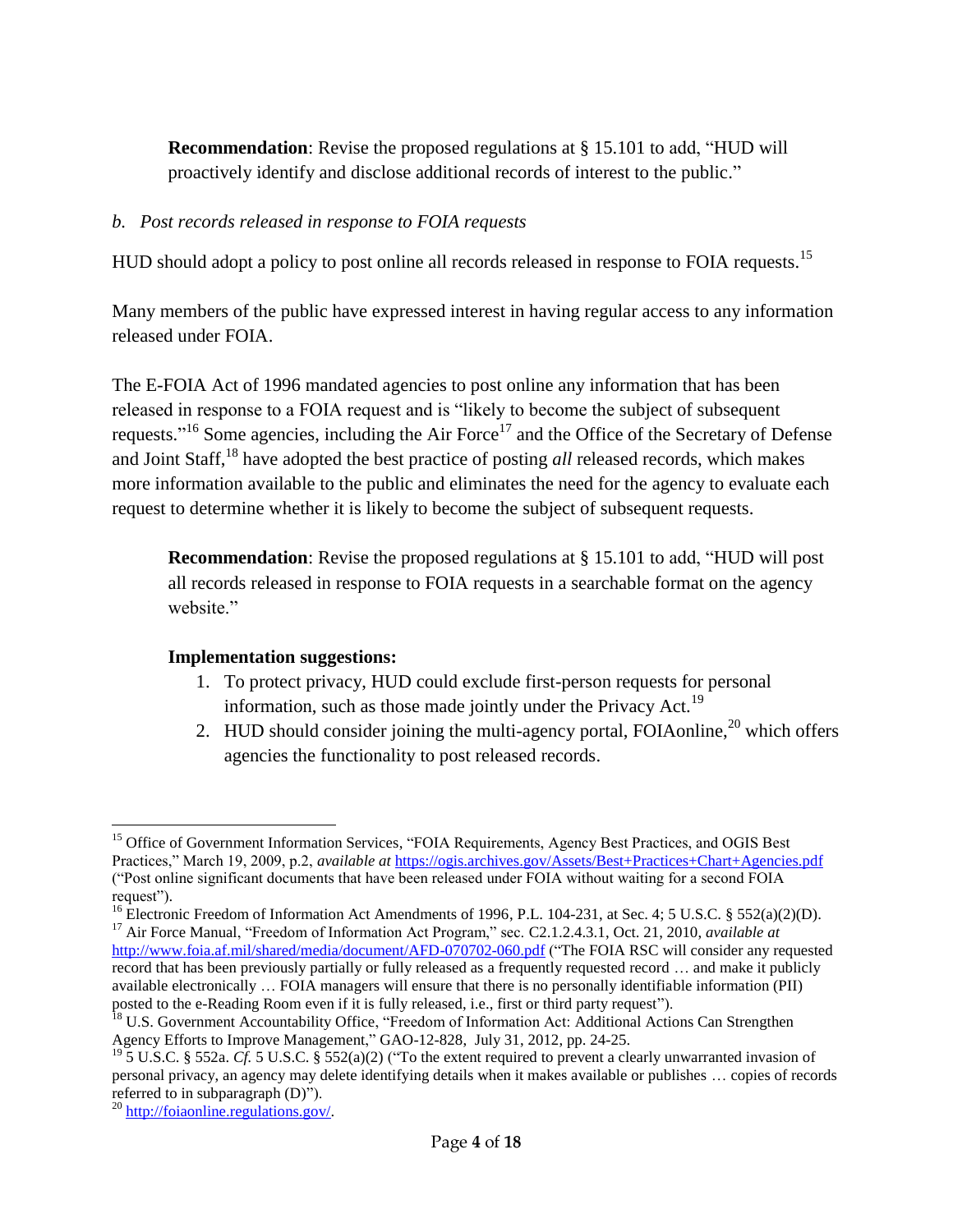#### *c. Publish online indexes of disclosed records*

HUD should adopt a policy to publish online its indexes of disclosed records.

The E-FOIA Act required agencies to publish indexes of records that agencies have made available for public inspection.<sup>21</sup> The most effective way to publish such indexes is on the agency website. For example, the National Archives and Records Administration (NARA) has adopted this policy. <sup>22</sup>

**Recommendation**: Revise the proposed regulations at § 15.101 to add, "HUD will publish on its Web site current indexes of information made available for public inspection under 5 U.S.C. 552(a)(2) of the FOIA."

#### **2. Clarify fees and fee waivers**

Many requesters have expressed frustration with the FOIA fee system, including fee-related delays in processing requests, inconsistent treatment, and high charges. HUD should ensure that its procedures for FOIA fees are prompt, clear, and judicious. Fee assessment and waiver policies should reflect President Obama's statement that agencies "should act promptly and in a spirit of cooperation,"<sup>23</sup> and fees should never be used as an impediment to disclosure.<sup>24</sup>

#### *a. Comply with statutory requirements for fee waivers and reductions*

FOIA requires agencies to waive or reduce fees "if disclosure of the information is in the public interest because it is likely to contribute significantly to public understanding of the operations or activities of the government and is not primarily in the commercial interest of the requester. $^{325}$ 

However, HUD proposes to add another factor to consider when deciding fee waiver or reduction requests. In the proposed regulations,  $\S$  15.106(k)(5) states, "In deciding to grant

<sup>24</sup> Peter J. Kadzik, letter to Reps. Darrell Issa and Elijah Cummings, U.S. Department of Justice Office of Legislative Affairs, June 10, 2013, p. 6, *available at* [http://freebeacon.com/wp-content/uploads/2013/06/DOJ-OIP-](http://freebeacon.com/wp-content/uploads/2013/06/DOJ-OIP-Response.pdf)[Response.pdf](http://freebeacon.com/wp-content/uploads/2013/06/DOJ-OIP-Response.pdf) ("[A]gencies should never use fees for the purpose of dissuading requesters from making requests").  $\frac{125}{25}$  5 U.S.C. § 552(a)(4)(A)(iii) ("Documents shall be furnished without any charge or at a charge reduced below the fees established under clause (ii) if disclosure of the information is in the public interest because it is likely to contribute significantly to public understanding of the operations or activities of the government and is not primarily in the commercial interest of the requester.").

 $\overline{a}$ <sup>21</sup> Electronic Freedom of Information Act Amendments of 1996, P.L. 104-231, at Sec. 4; 5 U.S.C. § 552(a)(2)(E).

<sup>&</sup>lt;sup>22</sup> 36 C.F.R. § 1250.12 ("NARA makes available for public inspection and copying the following materials described in subsection (a)(2) of the FOIA: … An index, updated quarterly, to these materials. … Any of this material that was created after October 31, 1996, will also be placed on NARA's web site at http://www.archives.gov/research\_room/foia\_reading\_room/foia\_reading\_room.html").

<sup>&</sup>lt;sup>23</sup> Barack Obama, Presidential Memorandum, "Freedom of Information Act," The White House, Jan. 21, 2009, *available at [http://www.whitehouse.gov/the\\_press\\_office/FreedomofInformationAct.](http://www.whitehouse.gov/the_press_office/FreedomofInformationAct)*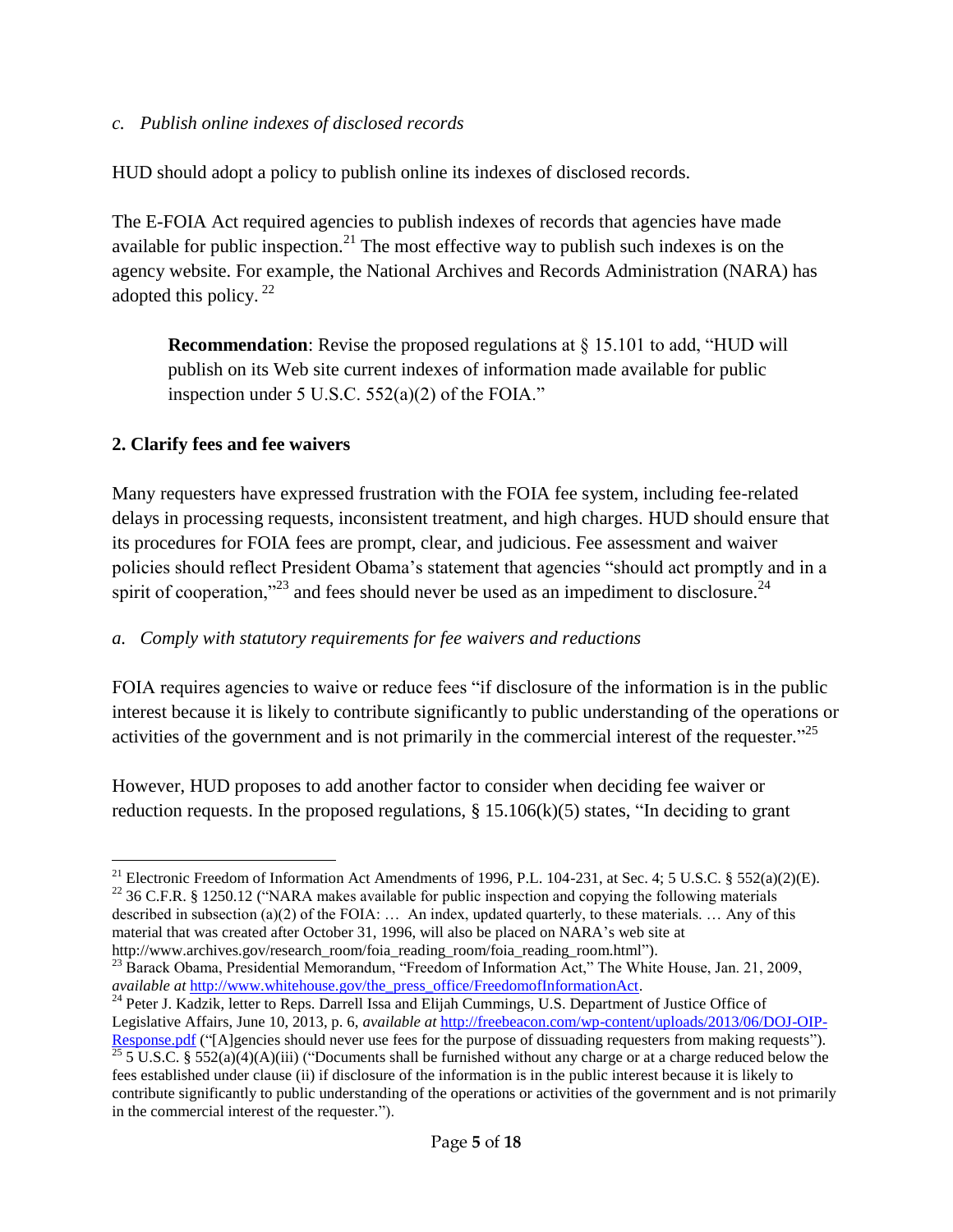waivers or reductions of fees, HUD will exercise its discretion to consider the cost effectiveness of its investment of administrative resources."

This proposal stands in contradiction to the plain language of the statute, which provides that agencies *shall* waive or reduce fees if the statutory conditions are met. The statute does not authorize HUD to consider additional factors in deciding whether to grant fee waiver or reduction requests.

We are concerned that the proposed regulations could result in HUD denying fee waivers or reductions to requesters who are legally entitled to them. HUD should strike the proposed language, which exceeds its statutory authority.

**Recommendation:** Strike § 15.106(k)(5) of the proposed regulations.

# *b. Adopt a reasonable threshold for minimum fee charges*

HUD should revise the proposed regulations to provide that it will not charge a fee if the total fee is \$50 or less. The proposed regulations at § 15.106(d)(4) would establish a \$25 minimum fee, which is likely too low to be effective.<sup>26</sup>

Recouping charges for producing small FOIA requests is uneconomical and may contribute to processing delays. FOIA processing would be streamlined by not charging a fee for processing that costs the agency less than \$50. Agencies including the Department of the Interior have adopted a \$50 minimum threshold for fee charges. $27$ 

**Recommendation**: Revise the proposed regulations at  $\S$  15.106(d)(4) to state, "HUD will not charge a fee whenever a total fee calculated under paragraph (c) of this section is likely to be less than HUD's cost to collect and process the payment. Whenever a total fee calculated is \$50 or less, HUD will not charge a fee."

### *c. Reduce duplication fees*

HUD should revise the proposed regulations to reduce its per-page charges for photocopies of requested records.

The proposed regulations  $\S 15.106(c)(2)$  would establish copy charges of \$0.18 per page. These fees are unusually high and could burden requesters. Several other agencies that have recently

<sup>1</sup> <sup>26</sup> 5 U.S.C. § 552(a)(4)(A)(iv)(I) ("No fee may be charged by any agency under this section if the costs of routine collection and processing of the fee are likely to equal or exceed the amount of the fee").  $^{27}$  43 C.F.R. § 2.49 (a)(1)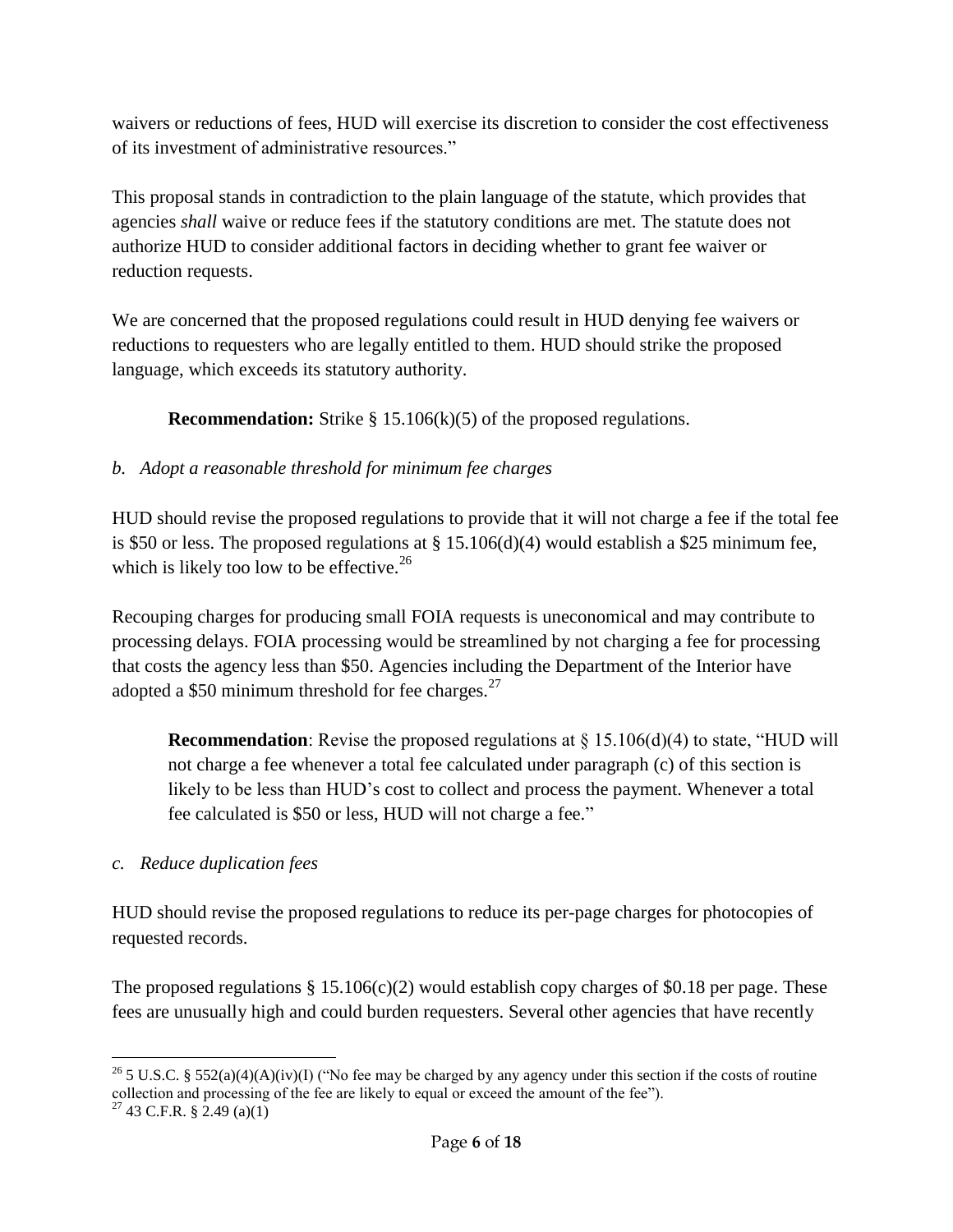adopted FOIA regulations have established lower duplication fees: for instance, the White House Office of Science and Technology Policy, $^{28}$  the Consumer Financial Protection Bureau, $^{29}$  and the Special Inspector General for Afghanistan Reconstruction<sup>30</sup> adopted charges of \$0.10 per page, while the Defense Nuclear Facilities Safety Board adopted a  $$0.12$  fee per page.<sup>31</sup>

**Recommendation:** Revise the proposed regulations § 15.106(c)(2) to strike "\$0.18 per page" and insert "\$0.10 per page."

# **3. Improve communication with requesters**

Clear and open communication between requesters and agency staff is vital to an effective, user friendly FOIA process. HUD should strive to provide the best service to requesters by maintaining open lines of communication and providing requesters with relevant updates throughout the process. $^{32}$ 

Providing requesters with information to make informed decisions, as well as status updates, can generally improve the experience of the requester, reduce unnecessary delays, and avoid disputes.

# *a. Contact the requester before denying requests as unreasonable*

HUD should adopt a policy that it will contact the requester to seek clarification before denying a request for not reasonably describing the records sought. Doing so can improve customer service and avoid disputes. Agencies including the National Labor Relations Board<sup>33</sup> and the Administrative Conference of the United States<sup>34</sup> have adopted such a policy.

<sup>1</sup> <sup>28</sup> Office of Science and Technology Policy, "Implementation of the Freedom of Information Act," rule, 78 F.R. 33209, June 4, 2013.

<sup>&</sup>lt;sup>29</sup> Consumer Financial Protection Bureau, "Disclosure of Records and Information," rule, 78 F.R. 11483, Feb. 15, 2013.

<sup>&</sup>lt;sup>30</sup> Special Inspector General for Afghanistan Reconstruction, "Freedom of Information Act and Privacy Act Procedures," rule, 77 F.R. 38171, June 27, 2012.

<sup>&</sup>lt;sup>31</sup> Defense Nuclear Facilities Safety Board, "FOIA Fee Schedule Update," rule, 77 F.R. 41258, July 13, 2012.

<sup>&</sup>lt;sup>32</sup> Barack Obama, Executive Order 13571, "Streamlining Service Delivery and Improving Customer Service," The White House, April 27, 2011 ("The public deserves competent, efficient, and responsive service from the Federal Government.").

 $33$  29 C.F.R. § 102.117(c)(1) ("If the Agency determines that a request does not reasonably describe records, it may contact the requester to inform the requester either what additional information is needed or why the request is insufficient. Requesters may be given an opportunity to discuss their request so that requests may be modified to meet the requirements of this section").

 $34$  1 C.F.R. § 304.3(b) ("If the agency determines that your request does not reasonably describe records, then it will tell you either what additional information is needed or why your request is otherwise insufficient. It also will give you an opportunity to discuss your request by telephone so that you may modify it to meet the requirements of this section.").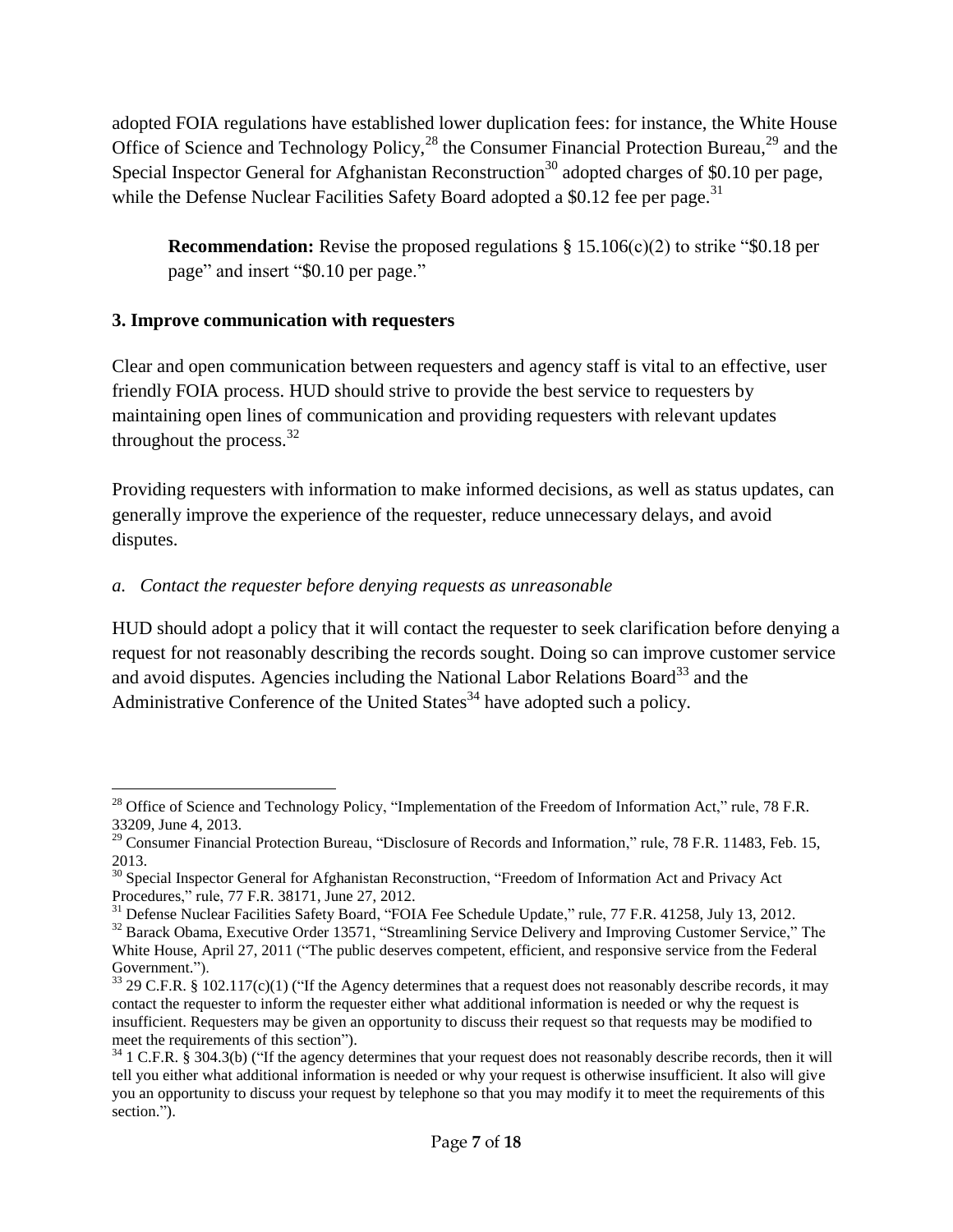**Recommendation:** Revise the proposed regulations at § 15.102(d)(2) to state that FOIA requests should "Reasonably describe the records sought. The more specific the FOIA request for records, the more likely HUD officials will be able to locate the records requested. Whenever possible, requests should include detailed and specific information about each record sought, such as the date, title or name, author, recipient, and subject matter of the record. Requests for categories of information should be for specific and well-defined categories."

Revise the proposed regulations at § 15.103 to add, "If HUD believes that a request may not reasonably describe the records sought, HUD will contact the requester to seek clarification. HUD will provide at least 30 days for the requester to respond. If the request has not been clarified after 30 days, HUD may decide to deny the request for not reasonably describing the records sought. If HUD determines that it must deny the request for not reasonably describing the records sought, it will notify the requester under the procedures in §  $15.105(d)(2)$ ."

# *b. Provide estimated time to complete the request and opportunities to reformulate*

HUD should adopt a policy that the agency, as soon as practicable, will notify requesters of the estimated time to complete the request and provide requesters with the opportunity to reformulate the request if they so choose.

In the OPEN Government Act, Congress directed agencies to provide requesters with an estimated date of completion for processing the request.<sup>35</sup> HUD should communicate that estimate to requesters as early as possible. In addition, HUD should notify requesters that, if they would prefer to complete processing sooner, they may be able to shorten the time necessary to complete the request by amending their request to limit the scope.

Agencies including the Occupational Safety and Health Review Commission<sup>36</sup> have adopted such a policy.

**Recommendation**: *(i)* Revise the proposed regulations at § 15.10.5 to add, "As soon as practicable after receiving a request, HUD will provide the requester with the estimated

 $\overline{a}$ <sup>35</sup> P. L. 110-175, at Sec. 7; 5 U.S.C. § 552(a)(7)(B) ("Each agency shall ... establish a telephone line or Internet service that provides information about the status of a request to the person making the request using the assigned tracking number, including … an estimated date on which the agency will complete action on the request.").  $36$  29 C.F.R § 2201.6(d)(3) ("The Commission will notify a requester when its request is placed in the second track for processing and that notification will include the estimated time for completion. … In the case of a request expected to take more than 30 working days for action, a requester may modify the request to allow it to be processed faster or to reduce the cost of processing.").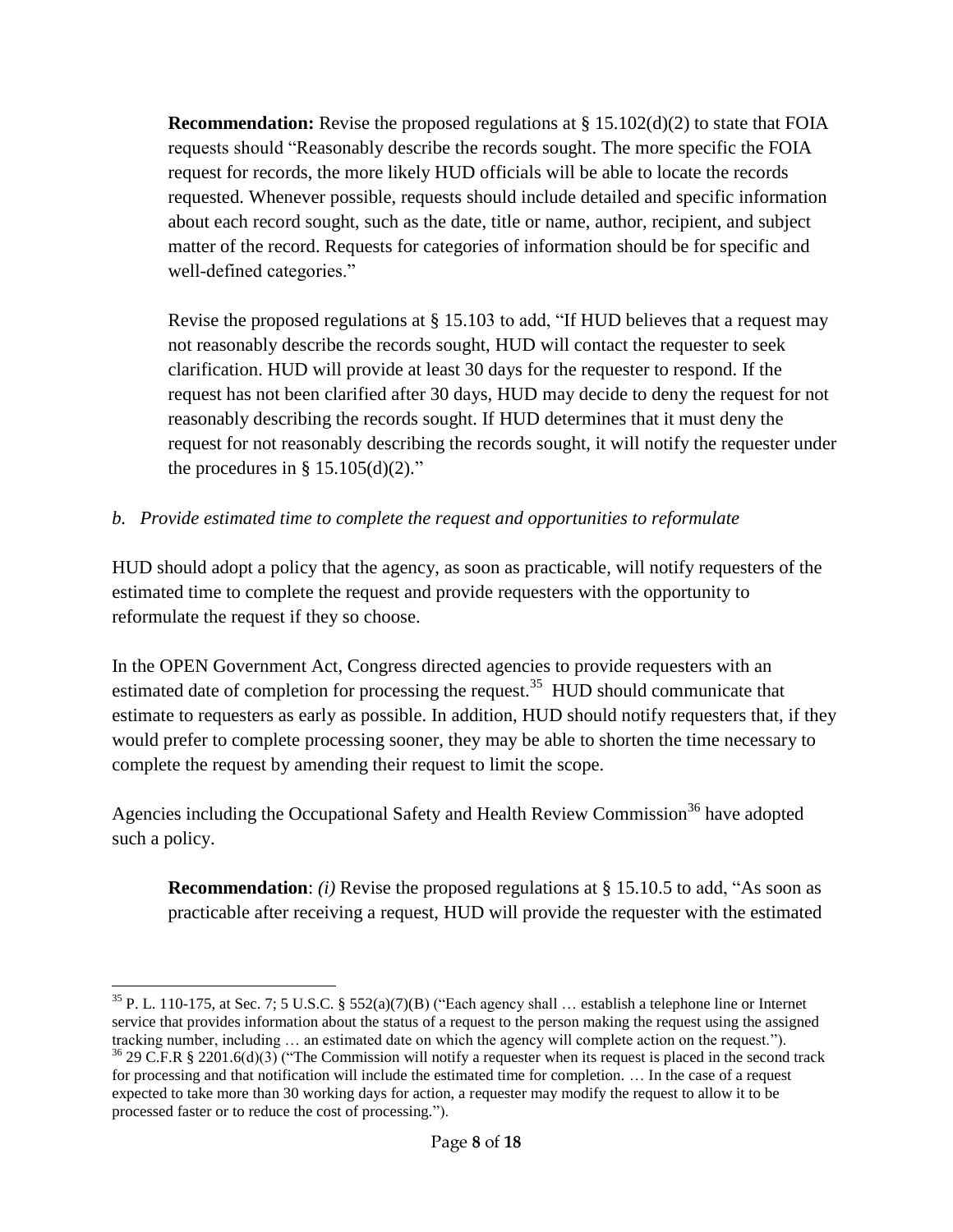date it will complete processing the request. HUD will give the requester an opportunity to reformulate the request, at the requester's option."

*(ii)* Revise the proposed regulations at  $\S$  15.104(d)(2) to state, "When HUD uses multitrack processing, it will contact requesters in its slower track(s) to provide an opportunity to limit the scope of their requests in order to qualify for faster processing within the specified limits of HUD's faster track(s)."

# *c. Inform requesters of status updates*

HUD should inform requesters of updates on the status of their requests.

The OPEN Government Act requires agencies to establish a service allowing requesters to inquire about the status of their requests.<sup>37</sup> Providing automated status updates on the agency website can reduce the time spent communicating such basic information to requesters and can allow FOIA personnel to focus on processing requests. Agencies including the Department of the Interior,<sup>38</sup> Federal Housing Finance Agency,<sup>39</sup> General Services Administration,<sup>40</sup> and Federal Labor Relations Authority<sup>41</sup> have adopted this practice.

**Recommendation**: Revise the proposed regulations at § 15.105 to add, "HUD will provide automated updates on the status of FOIA requests on the agency's website."

("The information provided to the requester through the tracking system is as follows: Received date, Assigned, Perfected, On hold for information/clarification, Request for documents sent, Closed, Fees due.").

<sup>1</sup> <sup>37</sup> P. L. 110-175, at Sec. 7; 5 U.S.C. § 552(a)(7)(B); *also see* Department of Justice, "OIP Guidance: Assigning Tracking Numbers and Providing Status Information Requests," *FOIA Post*, Nov. 18, 2008, *available at*  <http://www.justice.gov/oip/foiapost/2008foiapost30.htm>*; also see* Office of Government Information Services, "FOIA Requirements, Agency Best Practices, and OGIS Best Practices," March 19, 2009, p.5, *available at* <https://ogis.archives.gov/Assets/Best+Practices+Chart+Agencies.pdf> ("Establish telephone or web service that provides information about the status of a request using the case tracking number").

<sup>38</sup> Department of the Interior, "2013 Chief FOIA Officer Report," March 2013, p.10, *available at*  [http://www.doi.gov/foia/upload/2013-DOI-CFO-Report\\_posted.pdf.](http://www.doi.gov/foia/upload/2013-DOI-CFO-Report_posted.pdf) ("FOIA requesters can now retrieve personalized results, using their FOIA tracking number, in real time. The results include the request date, receipt date, processing track, request status, and fee category.").

<sup>39</sup> Federal Housing Finance Agency, "2013 Chief FOIA Officer Report," March 11, 2013, p.8, *available at*  <http://www.fhfa.gov/webfiles/25017/Final%20FHFA%202013%20Chief%20FOIA%20Officers%20Report.pdf>

<sup>40</sup> General Services Administration, "2013 Chief FOIA Officer Report," March 2013, p. 8, *available at*  <http://www.gsa.gov/portal/getMediaData?mediaId=166295> ("GSA FOIA website allows users to track and obtain the status of their FOIA requests. The system in place is not currently designed with real time status information, but GSA is considering ways to improve such information.").

<sup>41</sup> Federal Labor Relations Authority, "2013 Chief FOIA Officer Report," March 2013, p.5, *available at*  [http://www.flra.gov/webfm\\_send//687](http://www.flra.gov/webfm_send/687) ("Using FOIAonline, a requester can determine: (1) if the request has been submitted; (2) if the request is being evaluated to determine whether it is perfected; (3) if the request has been assigned; (4) if the request is being processed; and (5) if the request is closed.").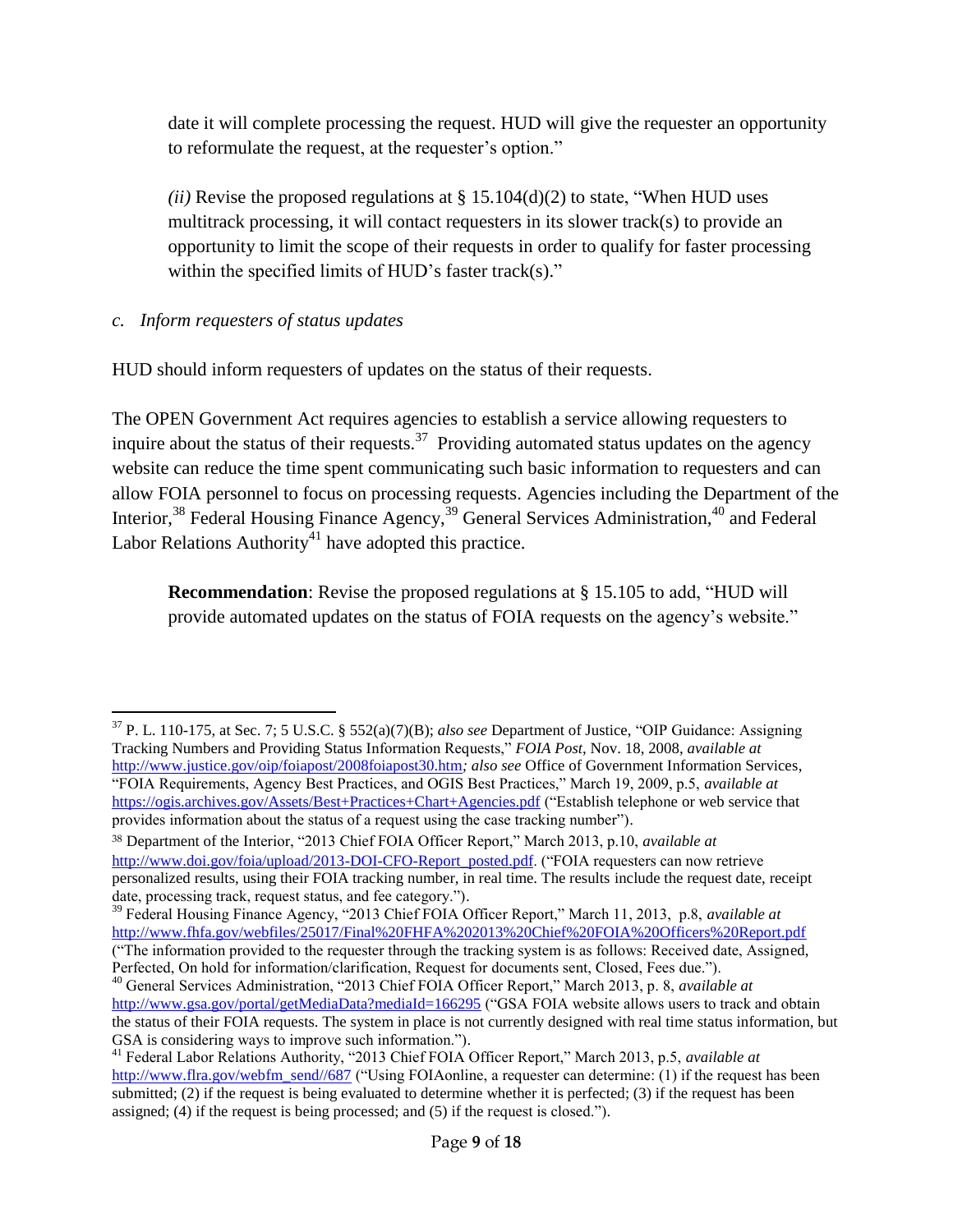**Implementation suggestion:** HUD should consider joining the multi-agency portal, FOIAonline, which allows requesters to track the status of requests online.

# *d. Communicate with requesters by email where appropriate*

HUD should adopt a policy that it will communicate with requesters by email where appropriate.

Digital communications are changing the way government connects with citizens. HUD should take advantage of information technology to deliver fast and effective communications with the public.<sup>42</sup> Email communication can also result in cost savings for the agency. Agencies including the Office of the U.S. Trade Representative have adopted this practice.<sup>43</sup>

**Recommendation**: Revise the proposed regulations at § 15.105 to add, "HUD will generally communicate with the requester by email, unless he or she specifies otherwise."

# *e. Use plain language in all communications with requesters*

 $\overline{a}$ 

HUD should adopt a policy that all written communications with requesters will use plain language.

The Plain Writing Act of 2010 directs agencies to use "writing that is clear, concise, wellorganized, and follows other best practices appropriate to the subject or field and intended audience" in any document that "provides information about any Federal Government benefit or service."<sup>44</sup>

Citizens deserve clear communications from the government. All HUD communications with requesters should be easy to read, understand, and use.

**Recommendation**: Revise the proposed regulations at § 15.105 to "HUD will use plain language in all communications with requesters."

<sup>&</sup>lt;sup>42</sup> Barack Obama, Executive Order 13571, "Streamlining Service Delivery and Improving Customer Service," The White House, April 27, 2011, ("[B]est practices include increasingly popular lower-cost, self-service options accessed by the Internet or mobile phone and improved processes that deliver services faster and more responsively, reducing the overall need for customer inquiries and complaints.").

<sup>&</sup>lt;sup>43</sup> Office of the U.S. Trade Representative, "Chief Freedom of Information Act Officer Annual Report," March 11, 2013, *available at*

<http://www.ustr.gov/sites/default/files/USTR%20CHIEF%20FOIA%20OFFICER%20Report%202012.pdf> ("USTR is likewise working toward mostly electronic communications with requesters and generally transmits FOIA responses via email").

<sup>44</sup> P. L. 111-274; *also see* Janet Reno, "The Freedom of Information Act, " Office of the Attorney General, Oct. 4, 1993, *available at* [http://www.justice.gov/oip/foia\\_updates/Vol\\_XIV\\_3/page3.htm](http://www.justice.gov/oip/foia_updates/Vol_XIV_3/page3.htm) (announcing a "comprehensive review of all standard FOIA forms and correspondence … for their correctness, completeness, consistency, and particularly for their use of clear language").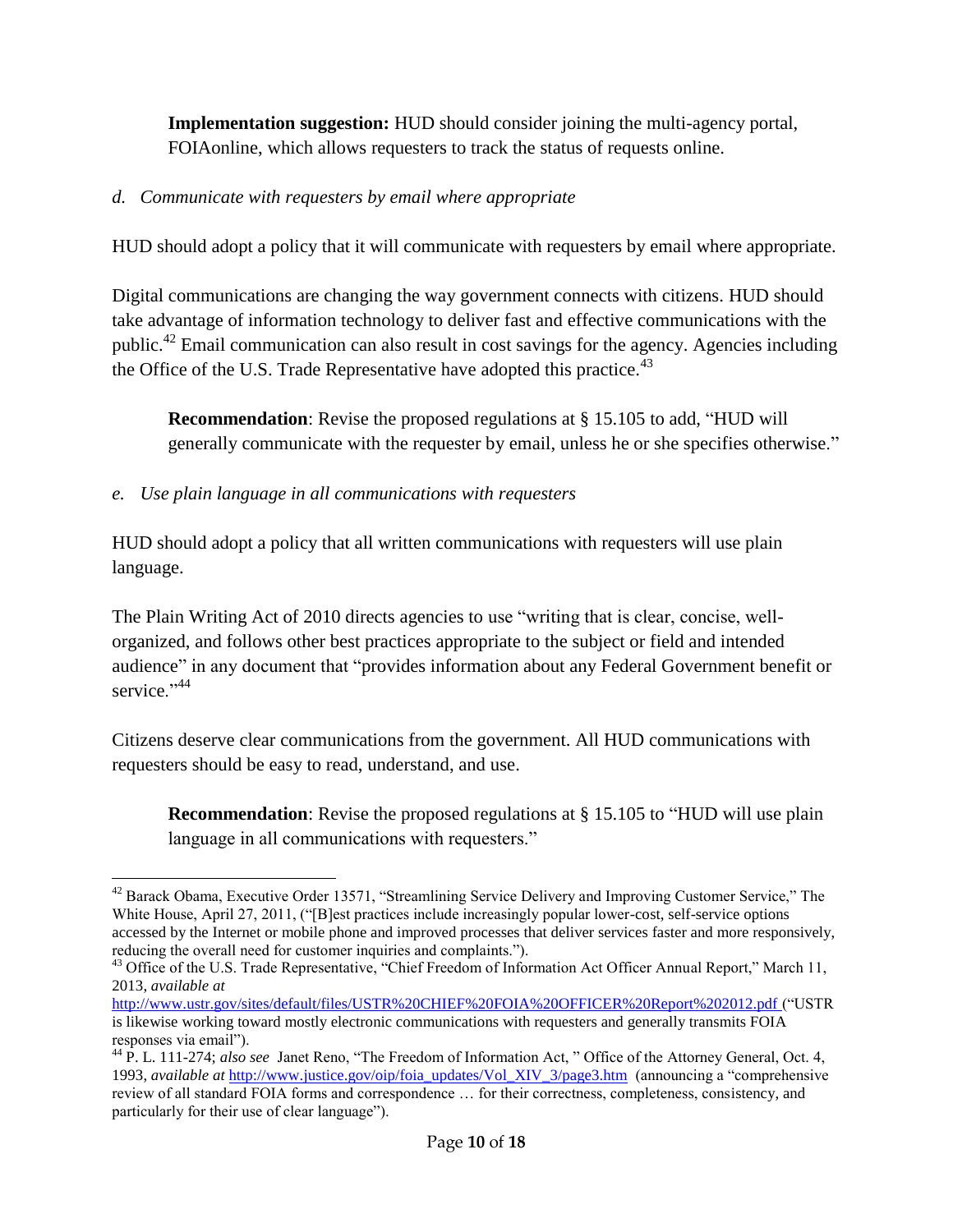### *f. Notify requesters when requests are rerouted*

HUD should adopt a policy that it will notify requesters if their request has been rerouted to another HUD FOIA office.

The OPEN Government Act established that agencies must process a FOIA request delivered to any FOIA office that has been designated by agency regulation. Upon receipt of a request, an agency FOIA office is provided a 10-day period within which to reroute a received request to another agency FOIA office. <sup>45</sup>

If HUD receives a request at a FOIA office other than the office in which the records are located, HUD should notify requesters that HUD has rerouted the request.<sup>46</sup>

**Recommendation:** Revise the proposed regulations at § 15.104 to add, "Whenever a HUD FOIA office reroutes all or any part of the responsibility for responding to a request to another HUD FOIA office, the office that first received the request will notify the requester of the rerouting and provide the name and contact information of the office to which the request was rerouted."

#### *g. Notify requesters when referring requests*

 $\overline{a}$ 

HUD should adopt a policy that it will notify requesters if it refers their request to another agency, and that HUD will provide the requester with contact information for the receiving agency.<sup>47</sup>

When searching for records requested under FOIA, it is not uncommon for an agency to locate a responsive document that originated outside of the agency. If HUD refers a request to another agency for processing, the requester needs to know where the request has been sent and whom to

<sup>46</sup> Department of Justice Office of Information Policy, "OIP Guidance: New Requirement to Route Misdirected FOIA Requests," *FOIA Post*, November 18, 2008, *available at* 

<sup>&</sup>lt;sup>45</sup> P. L. 110-175, at Sec. 6(a); 5 U.S.C. § 552(a)(6)(A) ("The 20-day period under clause (i) shall commence on the date on which the request is first received by the appropriate component of the agency, but in any event not later than ten days after the request is first received by any component of the agency that is designated in the agency's regulations under this section to receive requests under this section.").

<http://www.justice.gov/oip/foiapost/2008foiapost31.htm> ("In those instances where a receiving FOIA office has routed a misdirected request to another FOIA office within the agency for processing, the receiving FOIA office is encouraged to notify the requester of the routing.").

<sup>&</sup>lt;sup>47</sup> U.S. Department of Justice Office of Information Policy, "Referrals, Consultations, and Coordination: Procedures for Processing Records When Another Agency or Entity Has an Interest in Them," Dec. 5, 2011, *available at* <http://www.justice.gov/oip/foiapost/2011foiapost42.html> ("Advise the FOIA requester that a referral of records has been made, provide the name of the agency to which the referral was directed, and include that agency's FOIA contact information.").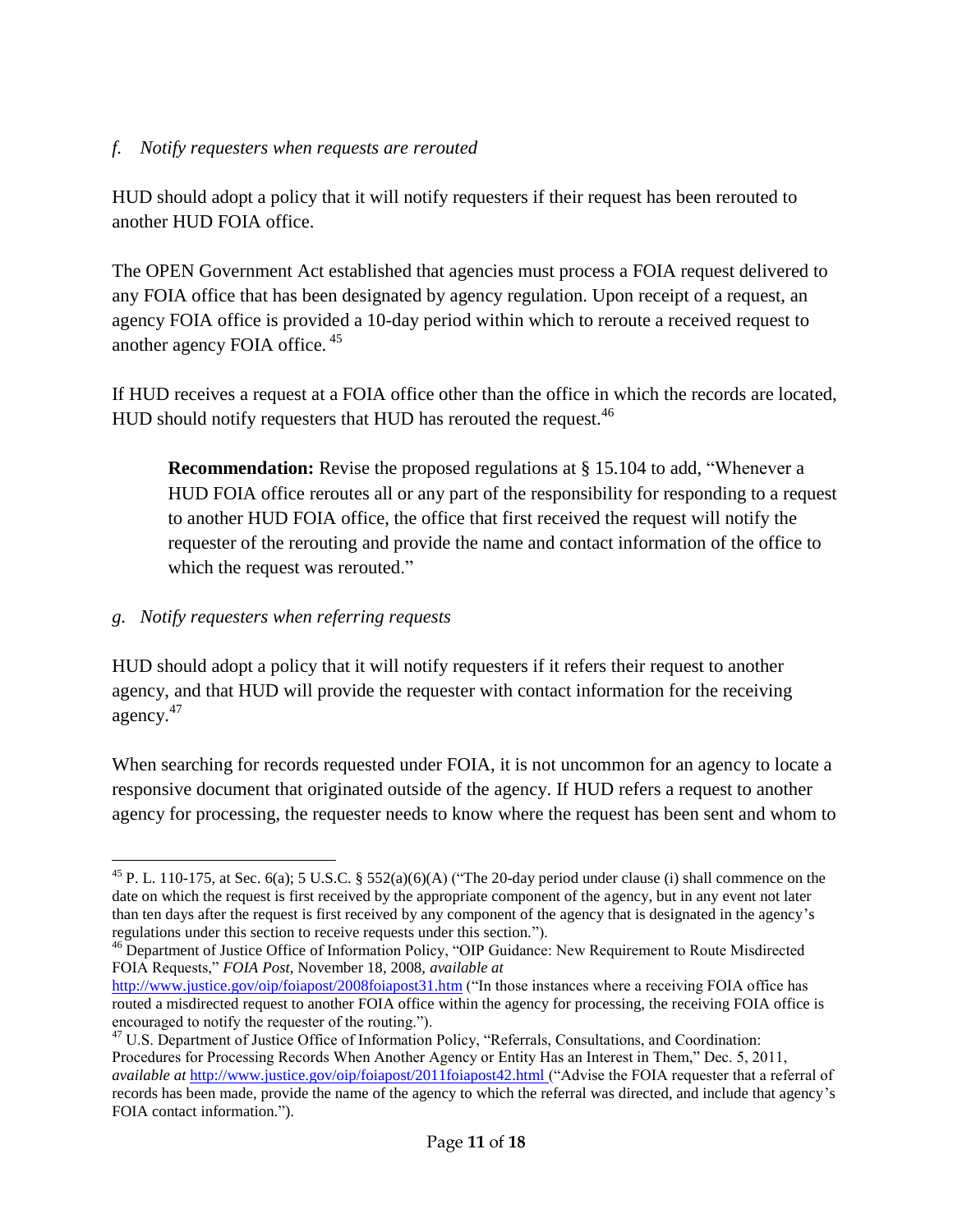contact with questions. Agencies including the Consumer Financial Protection Bureau have adopted this policy.<sup>48</sup>

**Recommendation**: Revise the proposed regulations at § 15.105(b) to add, "Whenever HUD refers all or any part of the responsibility for responding to a request to another agency, HUD will notify the requester of the referral, provide the name of the agency to which the request was referred, and include that agency's FOIA contact information."

**Implementation suggestion:** HUD should ensure that referrals are successfully received and processed by the receiving agency.

*h. Notify requesters when processing is delayed*

HUD should adopt a policy to notify requesters when processing will be delayed, as required by  $law<sup>49</sup>$ 

Agencies including the Administrative Conference of the United States<sup>50</sup> have adopted this policy.

**Recommendation:** Revise the proposed regulations at § 15.103(c) to strike the first sentence and insert, "In unusual circumstances, as defined in this paragraph, HUD may extend the time period for processing a FOIA request. HUD will notify the requester in writing of the extension, explaining the unusual circumstances and providing the date by which it expects to complete processing of the request."

### **4. Apply the presumption of openness**

HUD serves the public and should favor disclosure to improve government openness for the benefit of the public. As President Obama has commented, "All agencies should adopt a

<sup>1</sup>  $^{48}$  12 C.F.R. § 1070.15(d) ("Whenever the CFPB refers all or any part of the responsibility for responding to a request to another agency, it will notify the requester of the referral and inform the requester of the name of each agency to which the request has been referred, in whole or in part.").

 $^{49}$  5 U.S.C. § 552(a)(6)(B)(i) (providing that, in unusual circumstances, the time limits for processing a request "may be extended by written notice to the person making such request setting forth the unusual circumstances for such extension and the date on which a determination is expected to be dispatched"); *also see* U.S. Department of Justice Office of Information Policy, "OIP Guidance: The Importance of Good Communication with FOIA Requesters," March 4, 2010, *available at* [http://www.justice.gov/oip/foiapost/2010foiapost5.htm.](http://www.justice.gov/oip/foiapost/2010foiapost5.htm)

 $50$  1 C.F.R. § 304.5(c)(1) ("Where the statutory time limits for processing a request cannot be met because of 'unusual circumstances,' as defined in the FOIA, and the agency determines to extend the time limits on that basis, it will as soon as practicable notify the requester in writing of the unusual circumstances and of the date by which processing of the request can be expected to be completed.").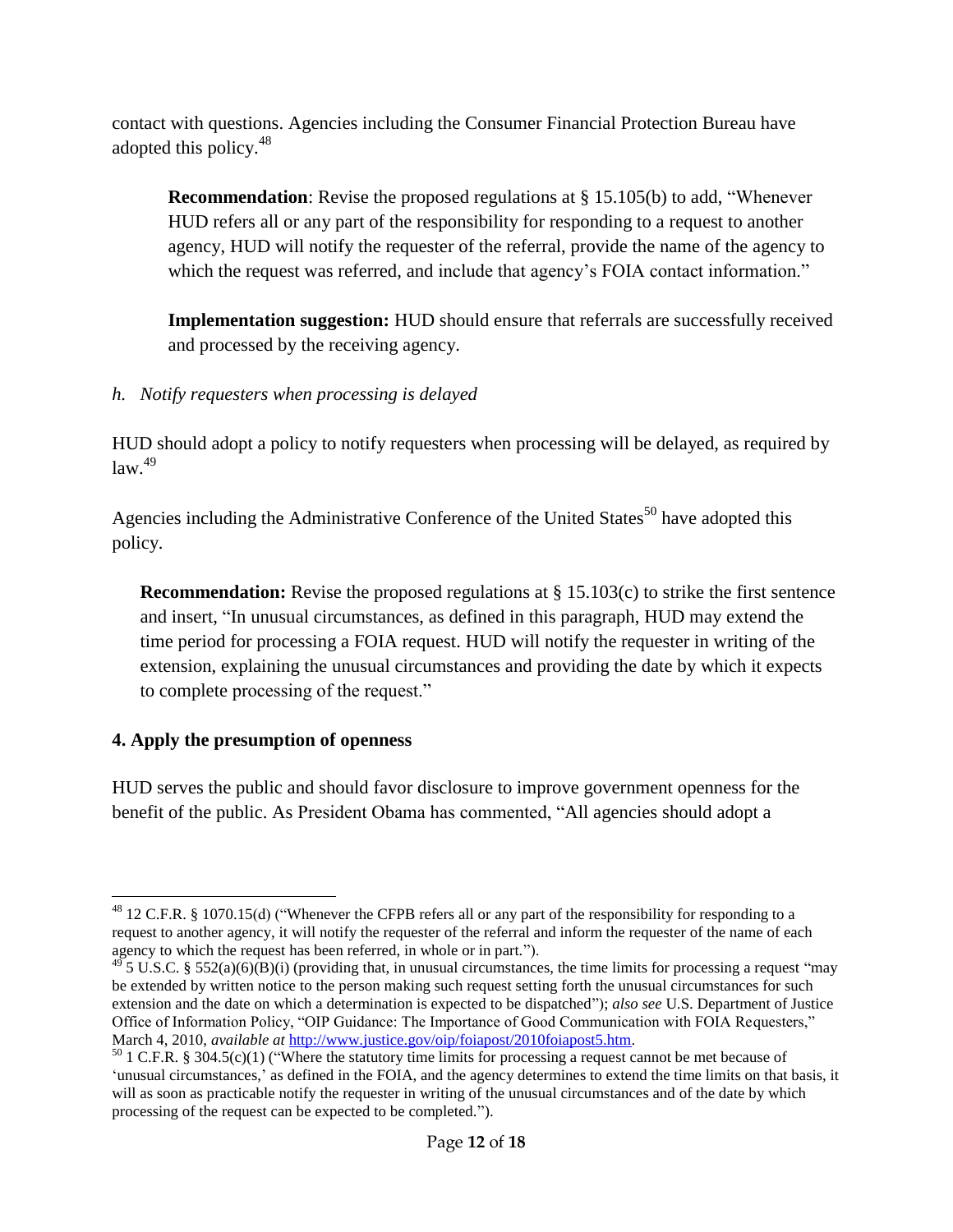presumption in favor of disclosure,"<sup>51</sup> and withholding should be narrowly limited.<sup>52</sup> Furthermore, minimizing withholding can reduce disputes with requesters and avoid litigation.

# *a. Adopt the foreseeable harm standard for withholding*

HUD should adopt a policy that the agency will apply a presumption of openness in processing requests, will only withhold information if it reasonably foresees that disclosure would harm an interest protected by one of the statutory exemptions, <sup>53</sup> or if disclosure is prohibited by law.

Congress has noted that FOIA "establishes a strong presumption in favor of disclosure."<sup>54</sup> President Obama's FOIA memorandum likewise stated that the law "should be administered with a clear presumption: In the face of doubt, openness prevails."<sup>55</sup> Attorney General Holder's FOIA guidelines explained that "an agency should not withhold information simply because it may do so legally." Specifically, the guidelines provide that "the Department of Justice will defend a denial of a FOIA request only if (1) the agency reasonably foresees that disclosure would harm an interest protected by one of the statutory exemptions, or (2) disclosure is prohibited by law."<sup>56</sup> The Office of Information Policy has recommended that agencies adopt procedures to affirmatively consider making "discretionary disclosures" where agencies cannot identify harm that would result from the release of information.<sup>57</sup>

Applying this "foreseeable harm standard" helps to ensure that agencies do not withhold information improperly and do uphold the FOIA's spirit of transparency while protecting privacy

 $\overline{a}$ <sup>51</sup> Barack Obama, Presidential Memorandum, "Freedom of Information Act," The White House, Jan. 21, 2009, *available at [http://www.whitehouse.gov/the\\_press\\_office/FreedomofInformationAct.](http://www.whitehouse.gov/the_press_office/FreedomofInformationAct)* 

<sup>52</sup> *FBI v. Abramson*, 456 U. S. 615, 630 (1982) (providing that FOIA exemptions must be "narrowly construed"). <sup>53</sup> Department of Justice, "Guide to Discretionary Disclosure and Waiver," *DOJ Guide to the Freedom of Information Act 2009 Edition,* 2009, p.686, *available at* [http://www.justice.gov/oip/foia\\_guide09/proactive-](http://www.justice.gov/oip/foia_guide09/proactive-disclosures.pdf)

[disclosures.pdf](http://www.justice.gov/oip/foia_guide09/proactive-disclosures.pdf) ("Accordingly, and inasmuch as the FOIA's exemptions are discretionary, not mandatory, agencies may make 'discretionary disclosures' of exempt information, as a matter of their administrative discretion, where they are not otherwise prohibited from doing so.")

<sup>54</sup> P. L. 110-175, at Sec. 2 ("[T]he Freedom of Information Act establishes a 'strong presumption in favor of disclosure' as noted by the United States Supreme Court in United States Department of State v. Ray (502 U.S. 164 (1991)), a presumption that applies to all agencies governed by that Act").

<sup>&</sup>lt;sup>55</sup> Barack Obama, Presidential Memorandum, "Freedom of Information Act," The White House, Jan. 21, 2009, *available at [http://www.whitehouse.gov/the\\_press\\_office/FreedomofInformationAct.](http://www.whitehouse.gov/the_press_office/FreedomofInformationAct)* 

<sup>&</sup>lt;sup>56</sup> Eric Holder, "The Freedom of Information Act (FOIA)," Office of the Attorney General, March 19, 2009, *available at <http://www.justice.gov/ag/foia-memo-march2009.pdf>* ("I strongly encourage agencies to make discretionary disclosures of information … [T]he Department of Justice will defend a denial of a FOIA request only if (1) the agency reasonably foresees that disclosure would harm an interest protected by one of the statutory exemptions, or (2) disclosure is prohibited by law.").

<sup>&</sup>lt;sup>57</sup> U.S. Department of Justice Office of Information Policy, "OIP Guidance and Suggested Best Practices for Improving Transparency," Sept. 1, 2010, *available at*

<http://www.justice.gov/oip/docs/best-practices-guidance-sept-2010.pdf> ("Agencies should institute a system, or add a step in their processing procedures, to affirmatively consider whether more information can be released as a matter of administrative discretion").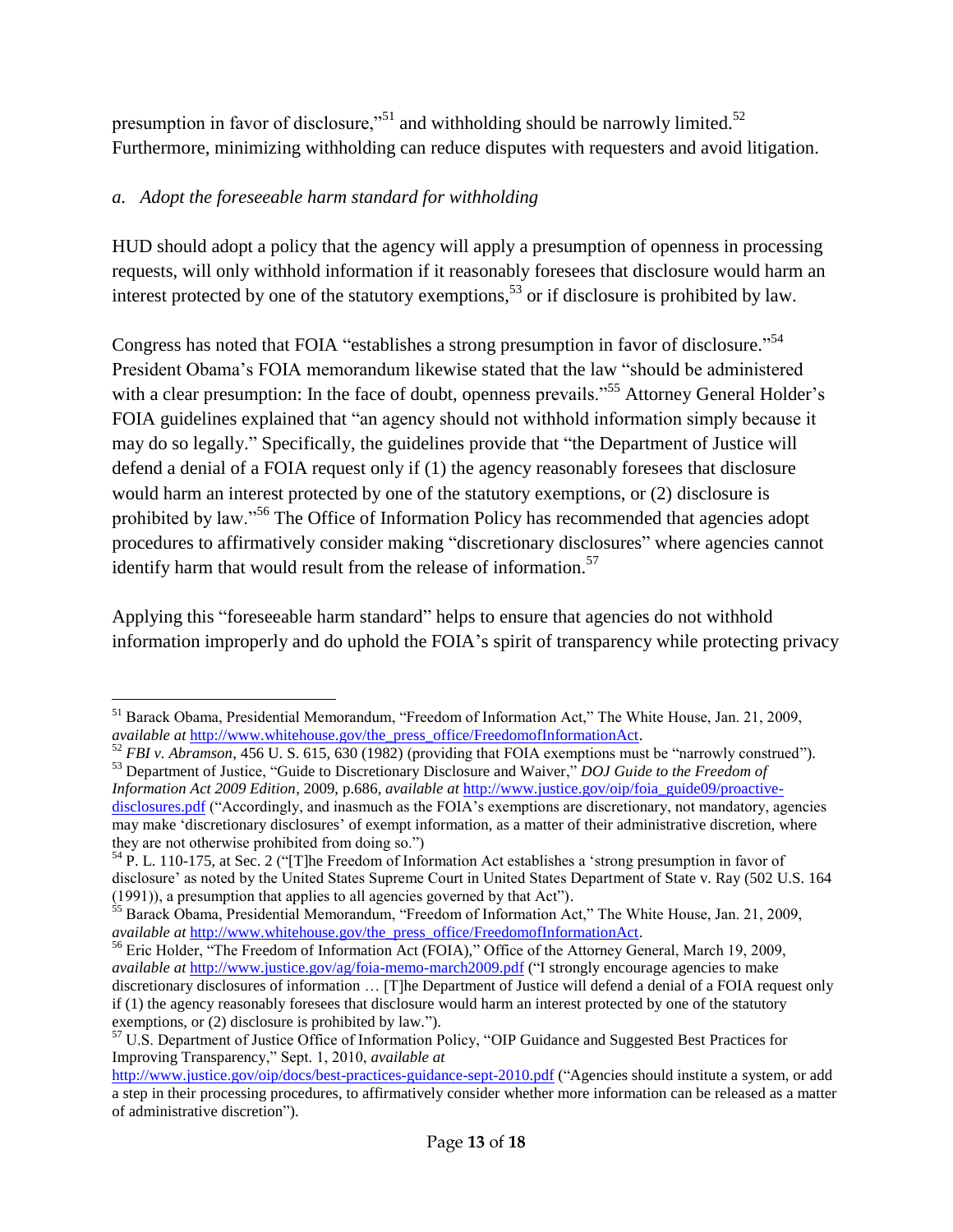rights and national security information. Agencies including the Department of Defense<sup>58</sup> and the National Archives and Records Administration<sup>59</sup> have adopted this policy.

**Recommendation**: Revise the proposed regulations at § 15.107 to add, "HUD will apply a presumption of openness when processing requests and will only withhold requested information if it reasonably foresees that disclosure would harm an interest protected by one of the statutory exemptions or if disclosure is prohibited by law. Before withholding information, HUD will conduct a foreseeable harm analysis, which clearly identifies the harm that would occur with disclosure."

# *b. Release records on a rolling basis*

 $\overline{a}$ 

Agencies should adopt a policy to make rolling releases of records whenever possible, as recommended by OIP guidance<sup>60</sup> and OGIS best practices.<sup>61</sup> Releasing records as they are processed, rather than waiting to complete processing of the entire request, increases the timeliness of disclosure. Agencies including the Department of State<sup>62</sup> have adopted this practice.

**Recommendation:** Revise the proposed regulations at § 15.105 to add, "If a request" involves a voluminous amount of material or searches in multiple locations, HUD will provide the requester with interim responses, releasing the information on a rolling basis."

# **5. Streamline the processing of potential confidential business information**

Many FOIA requesters have raised concerns about overly-broad claims of confidential business information restricting access to important information that is properly public. Additionally, the

 $58$  32 C.F.R. § 286.23(c) ("To deny a requested record that is in the possession and control of a DoD Component, it must be determined that disclosure of the record would result in a foreseeable harm to an interest protected by a FOIA exemption, and the record is exempt under one or more of the exemptions of the FOIA.").

<sup>59</sup> 36 C.F.R. § 1250.36 ("We will only withhold information where we must (such as information which remains classified, or information which is specifically closed by statute) or we reasonably foresee that disclosure would cause a harm").

<sup>&</sup>lt;sup>60</sup> U.S. Department of Justice Office of Information Policy, "OIP Guidance: The Importance of Good Communication with FOIA Requesters," March 4, 2010, *available at*

<http://www.justice.gov/oip/foiapost/2010foiapost5.htm> ("When an agency is working on a request that involves a voluminous amount of material or which involves searches in multiple locations, whenever feasible, the agency should provide the requester with interim responses rather than waiting until all records are located and processed").

<sup>&</sup>lt;sup>61</sup> Office of Government Information Services, "FOIA Requirements, Best Practices, and OGIS Recommendations," *available at* [https://ogis.archives.gov/Assets/Best+Practices+Chart+Agencies.pdf.](https://ogis.archives.gov/Assets/Best+Practices+Chart+Agencies.pdf) 

<sup>62</sup> Office of Government Information Services, "Improving the FOIA Process," *The First Year: Building Bridges Between FOIA Requesters and Federal Agencies*, March 2011, *available at* [https://ogis.archives.gov/about](https://ogis.archives.gov/about-ogis/ogis-reports/the-first-year/improving-the-foia-process.htm)[ogis/ogis-reports/the-first-year/improving-the-foia-process.htm](https://ogis.archives.gov/about-ogis/ogis-reports/the-first-year/improving-the-foia-process.htm) ("The State Department makes rolling releases of information to requesters rather than waiting until processing ends").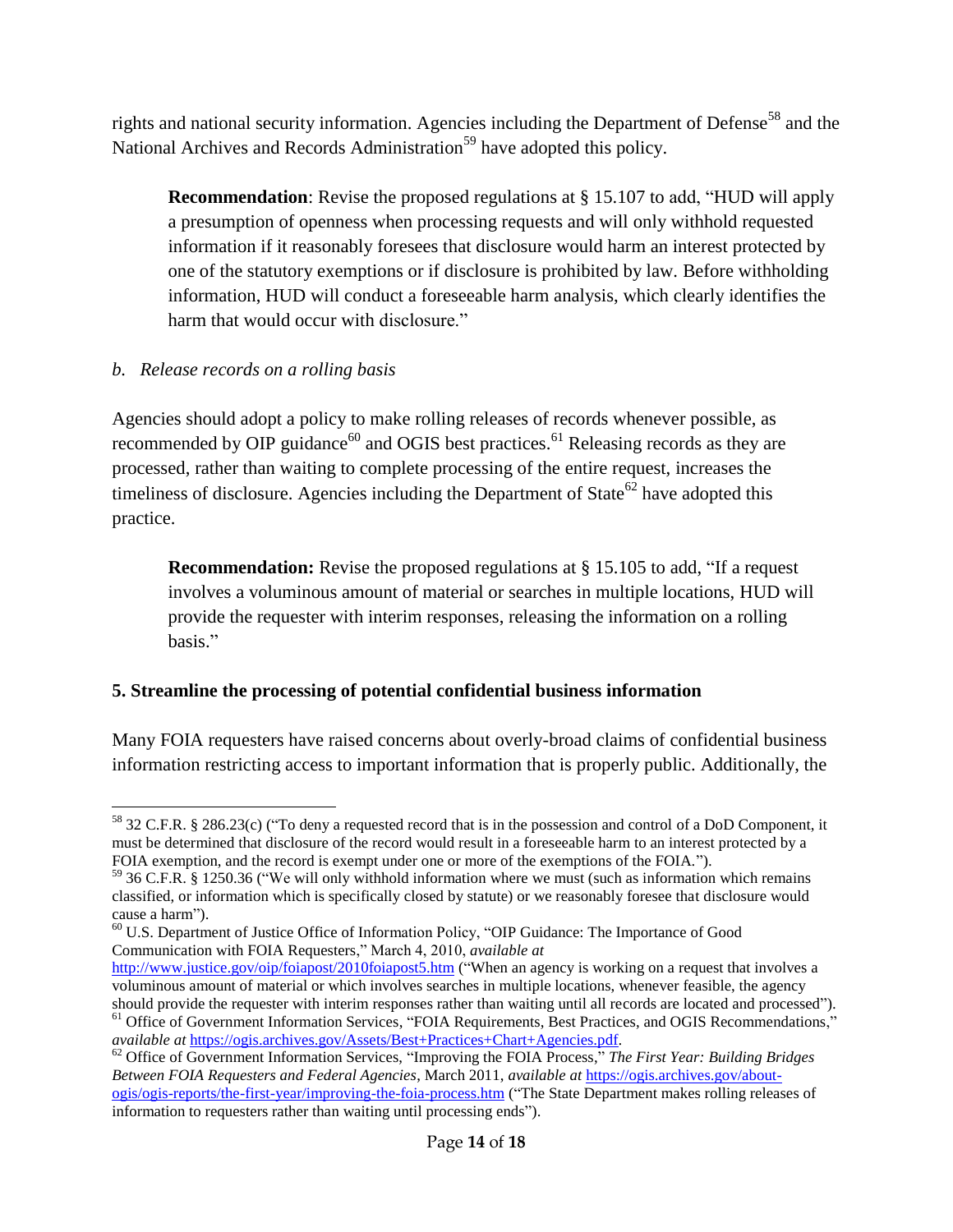procedures that many agencies have instituted to notify submitters about requests for submitted information are lengthy or open-ended and may contribute to delays in FOIA processing. HUD should adopt regulations on confidential business information that avoid overly broad claims or delay responses to FOIA requests.

# *a. Avoid frivolous claims of confidential business information*

HUD should require submitters to use good faith effort to designate any submitted information that submitters consider to be exempt from disclosure under FOIA's Exemption 4. Specifically, HUD should indicate what it considers a "good faith effort" to designate such claims and should reject obviously frivolous claims. Agencies including the Department of Education<sup>63</sup> have adopted such a policy.

Additionally, to avoid undue delays, HUD should notify submitters about requests for submitted information only when necessary. In particular, HUD should establish that it is unnecessary to notify submitters if the agency determines that the submitter has made an obviously frivolous claim of confidential business information. Agencies including the White House Office of Science and Technology Policy, <sup>64</sup> the National Labor Relations Board, <sup>65</sup> and the Administrative Conference of the United States<sup>66</sup> have adopted this policy.

**Recommendation:** *(i)* Revise the proposed regulations at § 15.108(b) to add, "A blanket designation on each page of a submission that all information contained on the page is protected from disclosure under Exemption 4 presumptively will not be considered a good faith effort."

*(ii)* Revise the proposed regulations at § 15.108(g) to state, "The notice requirements of paragraphs (c) and (f) of this section will not apply if HUD determines that:

(1) The information must be withheld under FOIA's exemptions;

(2) The information lawfully has been published or made available to the public;

(3) Disclosure of the information is required by statute (other than FOIA) or by a regulation issued in accordance with the requirements of Executive Order 12600; or

<sup>1</sup>  $63$  34 C.F.R. § 5.11(c)(1).

 $64$  32 C.F.R. § 2402.6(h)(4).

 $65$  29 C.F.R. § 102.117(c)(2)(iv)(F).

 $66$  1 C.F.R. § 304.7(h)(4).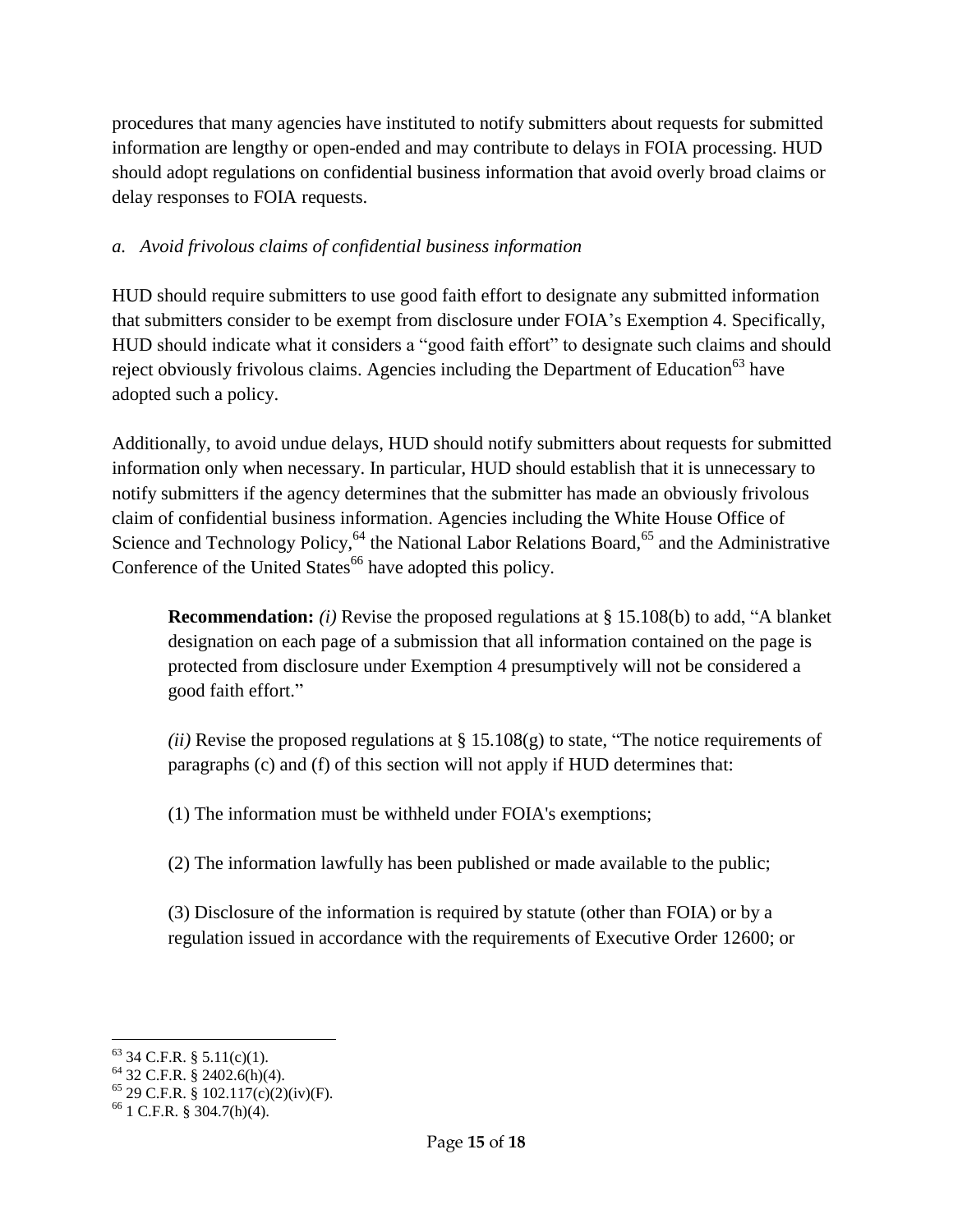(4) The designation made by the submitter appears obviously frivolous—except that, in such a case, HUD will, no fewer than five working days prior to a specified disclosure date, give the submitter written notice of any final decision to disclose the information."

#### *b. Require submitters' objections to disclosure to be prompt*

HUD should provide specific time limits for submitters to object to the release of submitted information.

FOIA generally requires agencies to respond to requesters within 20 working days.<sup>67</sup> In order to avoid delays in processing requests, HUD should require submitters to promptly respond if they wish to object to disclosure. Agencies including the National Archives and Records Administration<sup>68</sup> have adopted such a policy.

**Recommendation:** Revise the proposed regulations at § 15.108(e) to strike the first two sentences and insert, "HUD will allow a submitter a reasonable time – generally, five working days – to respond to the notice described in paragraph (c) of this section and will specify that time period within the notice. If a submitter wishes to object to disclosure, the submitter must submit a detailed written statement specifying the grounds for withholding any portion of the information under any exemption of FOIA and, in the case of Exemption 4, the submitter must show why the information is a trade secret or commercial or financial information that is privileged or confidential."

### **6. Improve administrative appeals**

The administrative appeal process is an important element of oversight of the FOIA system and a useful opportunity for a FOIA requester to get a "second opinion." HUD should ensure that its appeal process is accessible to requesters and that appellate reviews are robust. Maintaining a meaningful and user-friendly appeal process can reduce disputes and avoid litigation.

### *a. Provide adequate time limits for requesters to submit appeals*

HUD should provide a minimum of 60 days for requesters to submit administrative appeals. The proposed regulations provide only 30 days, which may not enough time for a requester to gather all the facts relevant to the request and prepare any arguments they wish to make in the appeal.

<sup>1</sup>  $67$  5 U.S.C. § 552(a)(6)(A)(i).

<sup>&</sup>lt;sup>68</sup> 36 C.F.R. § 1250.82(b) ("The submitter will have 5 working days from the receipt of our notice to object to the release and to explain the basis for the objection. The NARA FOIA Officer may extend this period for an additional 5 working days.").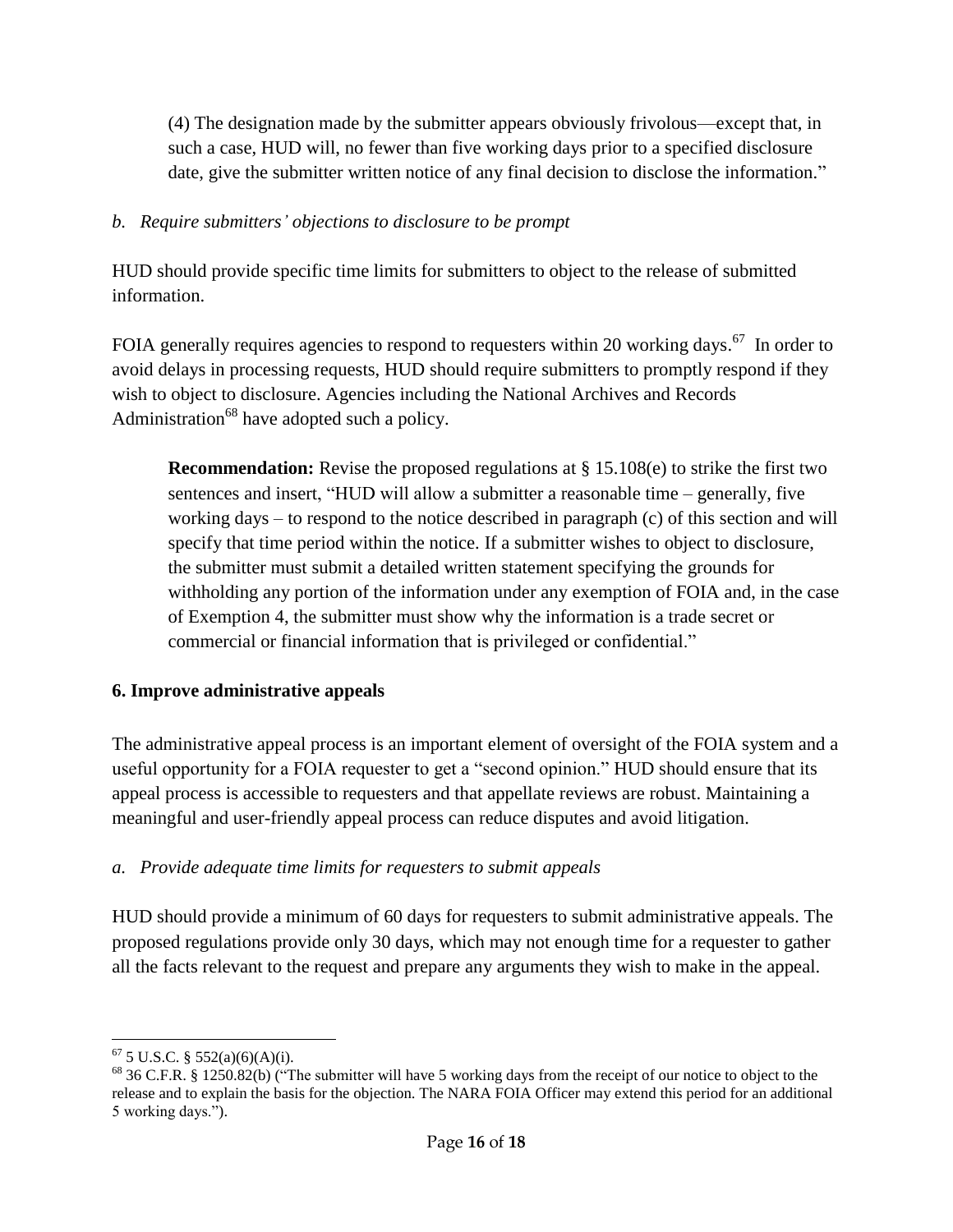Providing a minimum of 60 days would provide adequate time for requesters to prepare and submit appeals. Agencies including the Special Inspector General for Afghanistan Reconstruction<sup>69</sup> provide a 60-day deadline to submit appeals.

**Recommendation**: Revise the proposed regulations at § 15.110(a) to strike "30 calendar days" and insert "60 calendar days," and to strike "30th calendar day" and insert "60th calendar day."

# *b. Provide a website and/or email address for submitting appeals*

HUD should provide requesters the ability to submit their administrative appeals by email or through the agency website. Under the proposed regulations, requesters must submit appeals "in writing to the address specified in HUD's notice responding to the FOIA request." It is unclear whether such addresses would include options for online submission.

Allowing requesters to submit their administrative appeals by email or on the agency website may be faster, less expensive, and more convenient for requesters and agency employees processing the appeals. Several agencies, including the Special Inspector General for Afghanistan Reconstruction,  $^{70}$  allow FOIA requesters to submit their appeals by email.

**Recommendation**: HUD should clarify that requesters may submit their administrative appeals by email or through the agency website.

**Implementation suggestion:** HUD should consider joining the multi-agency portal, FOIAonline, which offers the functionality for requesters to submit appeals through the website.

### *c. Notify requesters of dispute resolution services in appeal determinations*

HUD should adopt a policy to notify requesters of dispute resolution services in appeal determination letters.

The OPEN Government Act of 2007 created an Office of Government Information Services (OGIS) within the National Archives and Records Administration (NARA). One of the OGIS mission statements is to mediate disputes between FOIA requesters and government agencies as a nonexclusive alternative to litigation.<sup>71</sup>

<sup>1</sup>  $69$  5 C.F.R. § 9301.6(d).

 $70$  5 C.F.R. § 9301.6(d).

 $71$  P. L. 110-175, at Sec. 10; 5 U.S.C. § 552(h)(3).